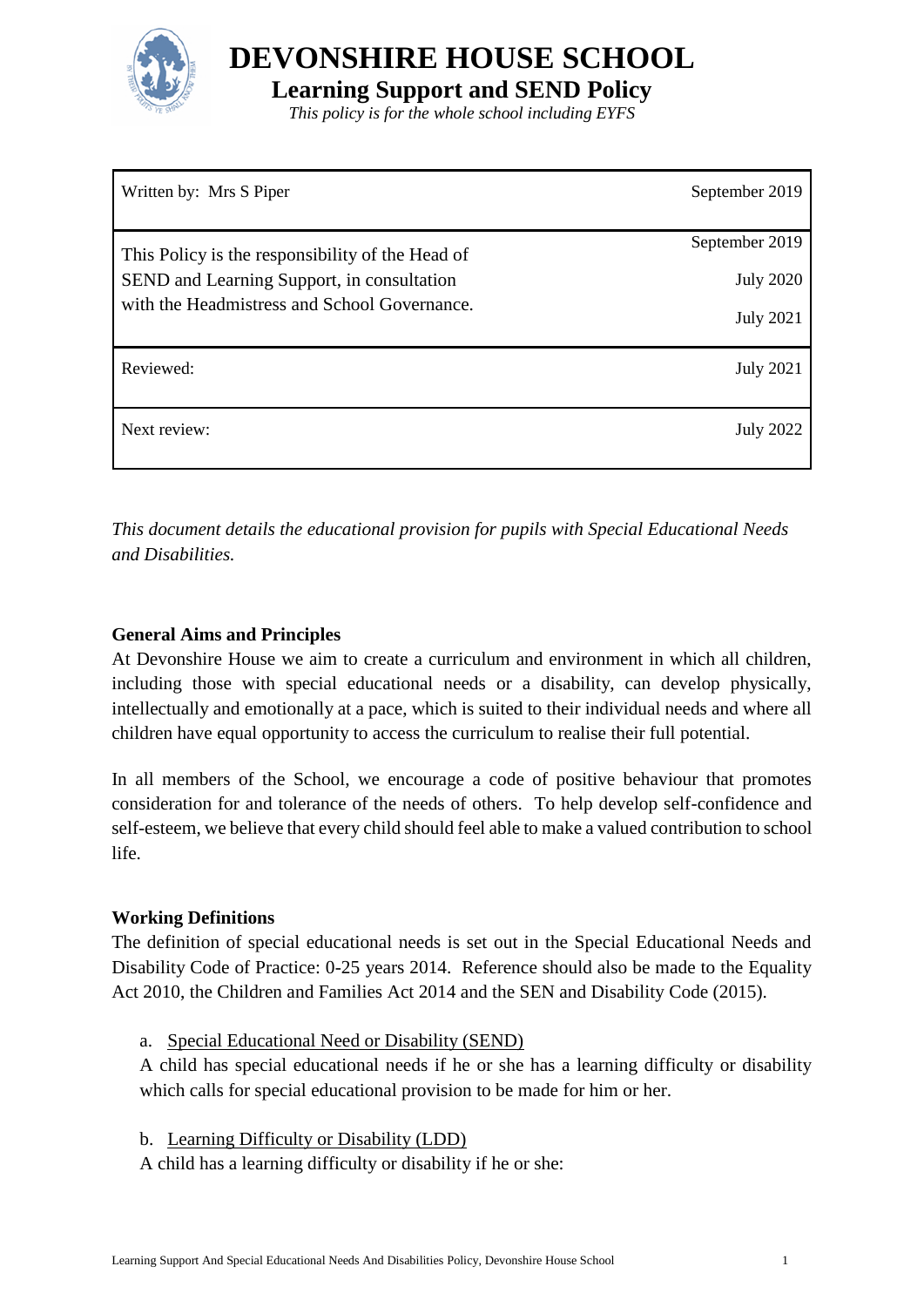- $\triangleright$  has a significantly greater difficulty in learning than most children of the same age.
- $\triangleright$  has a disability which either prevents or hinders the child from making use of educational facilities of a kind provided for children of the same age in schools within the area of the local authority.
- $\triangleright$  A child under compulsory school age has special educational needs if he or she is likely to fall within the definition in 'a' or 'b' above when they reach compulsory school age, or would do so if special educational provision was not made for them.
- $\triangleright$  A child must not be regarded as having a learning difficulty solely because the language or form of language of the home is different from the language in which he or she is or will be taught.

#### **Admissions**

The school does not discriminate against the admission of pupils on the grounds of special educational need, where their needs can be met within our school setting.

All children are assessed when they join the school and it is our aim to identify a child's learning difficulties or special educational needs as early as possible. At the pre-entry stage, the school requests information from the child's parents of any learning difficulty/disability or special educational needs affecting their son or daughter of which the school should be aware. This includes reports from speech therapists, occupational therapists, educational psychologists or local authority referrals if a child is coming from the state sector and is currently being educated outside his/her normal school year.

A meeting may be arranged with the parents/carers of the child, the Early Years, Junior School and Upper School Deputy Heads and the relevant SENDCO, so that, if necessary, reasonable adjustments can be made to accommodate the child well in advance of admission.

If a pupil is accepted into the school and their needs become identified at a later stage, the school will assess how best to meet those needs in consultation with the parents.

#### **Roles and Responsibilities**

The Special Educational Needs Coordinator (SENCO) There are three SENDCOs at Devonshire House.

- Mrs Kathryn Albert, Early Years, Nursery up to completion of Reception
- Mr Alexander-Gabriel Harris, Junior School, Year 1 up to the completion of Year 3
- $\triangleright$  Mrs Debbie Dixon, Upper School, Year 4 up to the completion of Year 8

All SENDCOs can be contacted through the school office.

The Special Educational Needs Coordinators each have a fundamental role to play in the process of providing for the needs of children on the Learning Support and SEND Registers and communicating as a team to ensure smooth transition through each stage.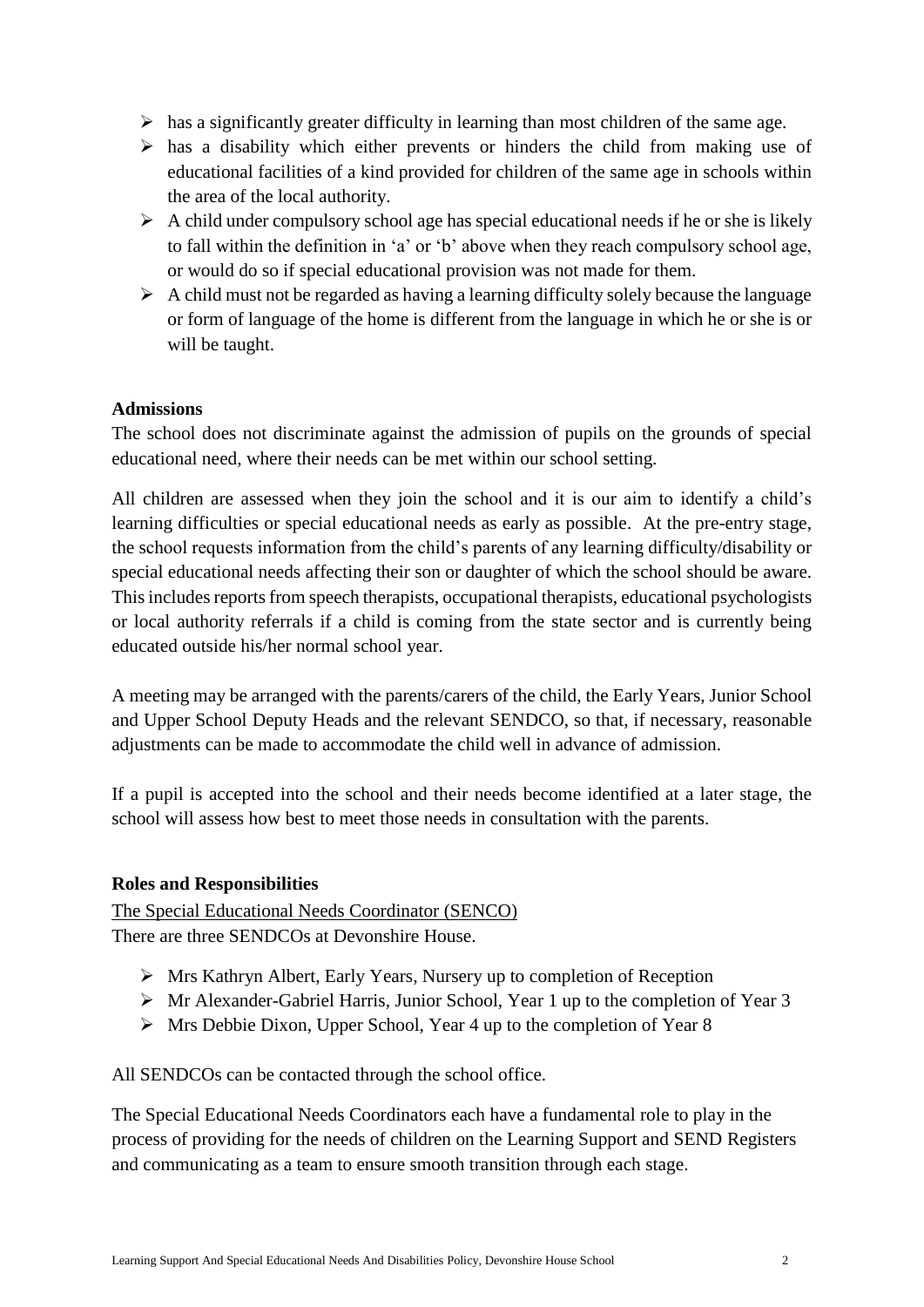The SENDCO will:

- Ensure the school's SEND Policy is monitored and reviewed annually, and if not sooner if there is a change in the law.
- Co-ordinate the provision for children with SEND as agreed with the appropriate line manager.
- Ensure Individual Education Plans (IEPs) are complete and that the School's SEND records are maintained.
- Ensure the Learning Support and SEND Registers are updated termly, or sooner if required, and are circulated to teachers at the start of each term.
- Ensure targets are reviewed half termly and where necessary, discussed with parents/carers and the child where appropriate. New IEPS should be circulated to parents/carers and teachers each term or sooner if required.
- Deliver programmes of work to groups of children, or individuals, who require additional support and to ensure that those that the SEND coordinator does not see personally have support from Classroom Assistants in Early Years and/or the Junior School where appropriate.
- Write a yearly progress report on children that are on the SEND Register and are receiving small group or individual tuition. Progress updates for children on the Learning Support Register will be discussed with the parents/carers and teachers as and when required.
- Support and liaise with class teachers.
- Liaise with parents/carers on behalf of the Deputy Head Academic, Deputy Head Junior School and Deputy Head Early Years.
- Provide advice and guidance for members of staff and parents/carers where required.
- Purchase, or liaise with subject co-ordinators in the purchasing of adequate resources to cater for special needs within the School.
- Assist with the collation of evidence and information for outside agencies.
- Liaise with Speech and Language Therapists and Occupational Therapists, and other therapists where appropriate, that work with children at the school.
- Ensure that reports from external agencies such as educational psychologists are updated every two years in accordance with the guidelines set out by ISEB and JCQ.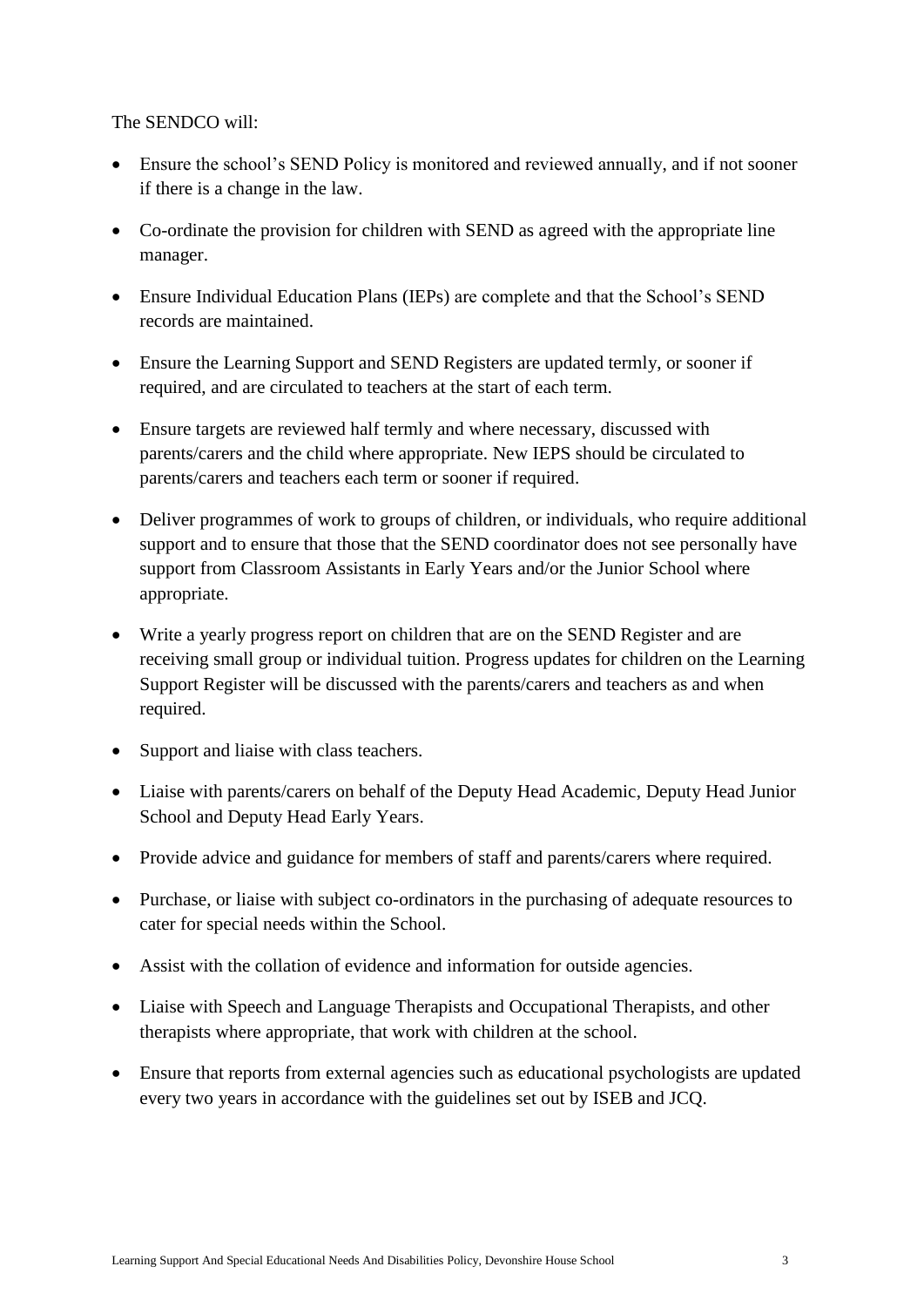### The Deputy Heads

The Deputy Head Academic has responsibility for the day-to-day management of educational provision for all children, including children with SEND. The Deputy Head Academic will also:

- $\triangleright$  Ensure that the school's policy is put into practise
- $\triangleright$  Act as an intermediary in the communication of information between parties involved with the child (although for practical purposes this may be delegated to the relevant SENDCO)
- $\triangleright$  Be involved in the induction of new staff to inform them of the School's SEND processes (although for practical purposes this may be delegated to the relevant SENDCO)
- $\triangleright$  Contribute to the in-service training of staff to develop understanding and whole school approaches

The pastoral well-being of children is also the responsibility of the Deputy Heads, and they should have concern for the social integration of children with SEND.

### Class and Subject Teachers

A whole-school-approach is fundamental to our policy for children with SEND. Regular liaison, both formal and informal, serves to support procedures and provision for pupils with SEND. Careful attention should be given to ensuring that relevant activities that promote the learning of pupils with SEND are undertaken within the classroom setting, and appropriate expectations are always set.

Staff must ensure that they have obtained full information from the SENCO of any child that they teach who is on the Learning Support or SEND Register, and must be prepared to offer their individual assessment of the child's learning and progress at any time. Staff are expected to differentiate lessons to ensure every activity is suitable for a child on the Learning Support or SEND Registers.

Class and Form teachers must also pay attention to the social wellbeing of all children under their care, but with particular concern for SEND children, who may be targets for bullying or other unpleasantness. They should be proactive in ensuring that they are socially integrated with their peers.

#### Learning Support Staff and Classroom Assistants

In the Early Years and Junior School, Classroom Assistants also have a crucial role to play in SEND provision within the school. They will deliver programmes of work, generally in Literacy or Numeracy, to groups of children who require additional support. They may also deliver a more extended programme to exceptionally able children. The children may be taught within the class setting or withdrawn for certain activities. Class teachers should, wherever possible, involve classroom assistants in the planning process. They should be informed of learning objectives for each activity, the needs of individual children in the group and their targets as identified in their IEPs.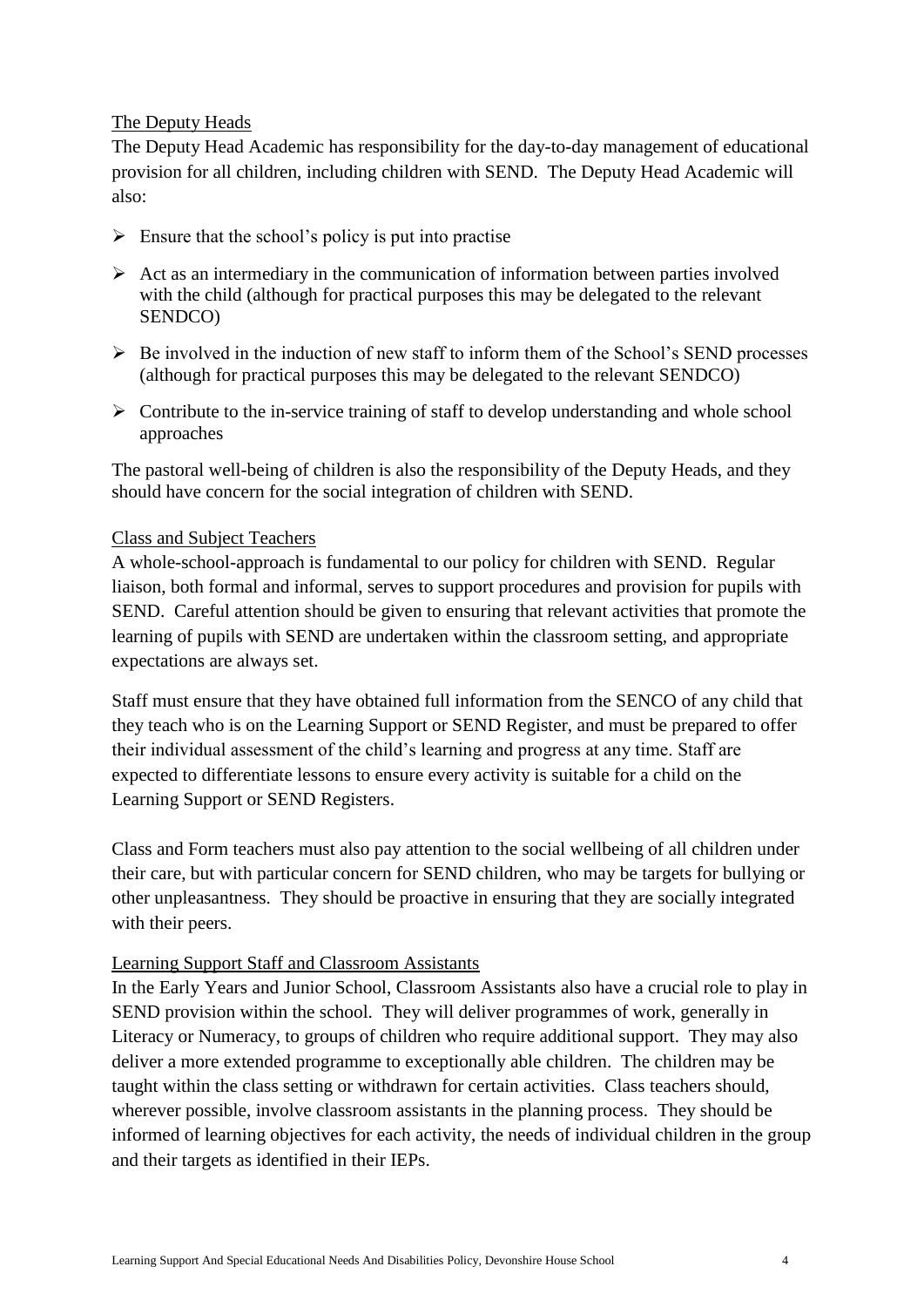### Parents/Carers

A child's parents/carers have a wealth of knowledge and information about their child. They can also provide a valuable source of support for their child's learning at home.

It is important that parents/carers are informed of the concerns that the school has about the child's difficulties as early as possible. The nature of the child's needs should be discussed sensitively with the parents/carers and they should be given the opportunity to provide any (confidential) background information, or information regarding external influences, which may be affecting their child.

### **Identification of Learning Support Needs or Special Educational Need/Disability**

Teachers use their professional judgement to identify whether a child requires support, which is additional to or different from that provided by the school's usual differentiated curriculum and strategies. A member of staff's concerns will be discussed with the relevant Deputy Head or the SENDCO.

In the Early Years, the two-year-old progress check is carried out in the Nursery, and all children are assessed using the Early Years Foundation Stage (EYFS) Outcomes. Children who are not making expected progress in these assessments are discussed with the SENDCO.

In the Junior and Upper School, a range of standardised assessment opportunities are scheduled within the academic year (SEE TEACHING AND LEARNING POLICY). These assessments will highlight a child's strengths, weaknesses and, in cases of exceptionally low attainment, may indicate learning difficulties. Children who are not making the expected progress are discussed with the SENDCO.

It is important to recognise other factors that may adversely affect a child's performance. These may include family upsets, a new school setting, absence due to illness etc. If these factors are having an impact on the child's educational performance, then the child will require monitoring. Should it be agreed by the school and the parents/carers that the child requires additional support, the child may be added to either the Learning Support Register or the SEND Register.

# **Learning Support Register**

The Learning Support Register records the children in the school who have been identified as having a learning difficulty/disability.

The Learning Support Register may include children who have missed significant amounts of the curriculum. For example, if a child has gaps in his/her knowledge because of transferring from another educational system, but where no specific educational difficulty has been identified, or where the first language is not English, it may be beneficial to give support lessons for a limited amount of time (see EAL POLICY). Parents will be informed in writing, or in person, that their child will be receiving support.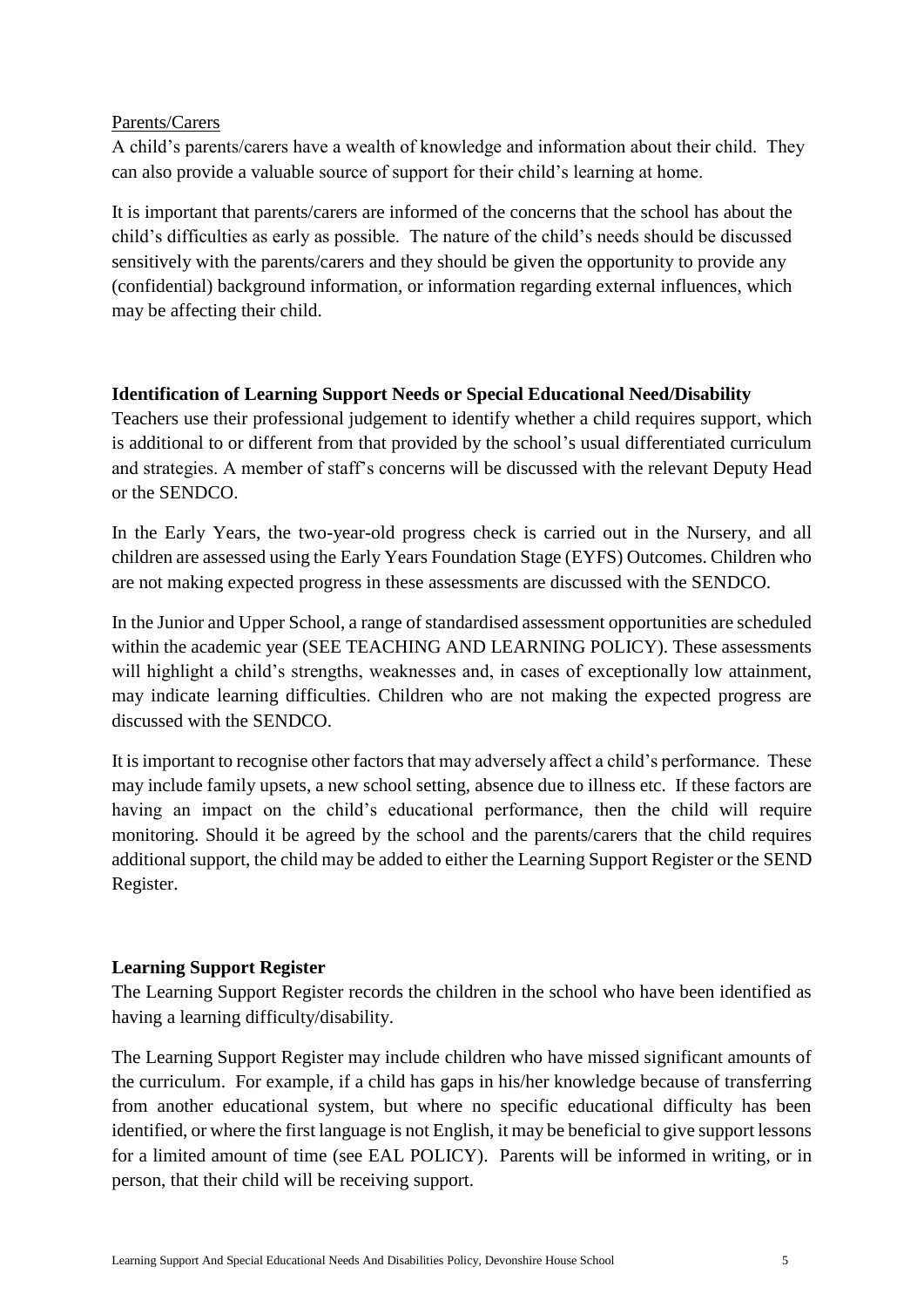The Register is reviewed regularly and contains the following information for each child; name, form, current area of concern and any SENDCO or external agency involvement. The list is circulated to staff at the beginning of the academic year and following any updates.

#### **Special Educational Needs/Disability Register**

The Special Educational Needs/Disability Register records the current status of the children in the school who have been identified as having a special educational need/disability.

The four areas of SEND (see SEN Code of Practice:  $0 - 25$  years) are:

- $\triangleright$  Communication and Interaction
- $\triangleright$  Cognition and Learning
- $\triangleright$  Sensory and/or physical needs
- $\triangleright$  Social, emotional and mental health difficulties

 A child is added to the Special Educational Needs and Disability (SEND) Register if he/she has been identified as having a particular special educational need or disability, or if he/she continues to display a significantly greater difficulty in learning than the majority of children of the same age. These children will have an Individual Education Plan (IEP) written by the SENDCO, which details the support they will receive. The SENDCO will inform parents if their child is to have an IEP and will arrange to meet with the child's class teacher/s and parents to discuss.

The Learning Support and SEND Registers are reviewed regularly and contain the following information for each child; name, form, current area of concern and SENDCO and/or external agency involvement. Both registers are circulated to staff at the beginning of the academic year and following any updates.

#### **Stages of Provision**

The Devonshire House Learning Support and Special Educational Needs and Disabilities Policy adopts a graduated approach in assessing and providing support for children with special educational needs and/or disabilities (see SEN Code of Practice:  $0 - 25$  years). The four stages of this approach are: Assess, Plan, Do and Review.

#### **Assess**

Staff use the identification procedure detailed above to identify those for whom learning, or SEN support would be valuable. Depending on the age of the child, the relevant SENDCO will observe the child in the classroom to obtain further evidence of their difficulties. The SENDCO may use some diagnostic testing or informal assessment, depending on the nature of the child's difficulties. The results are shared and discussed with the child's class teacher/s and parents/carers.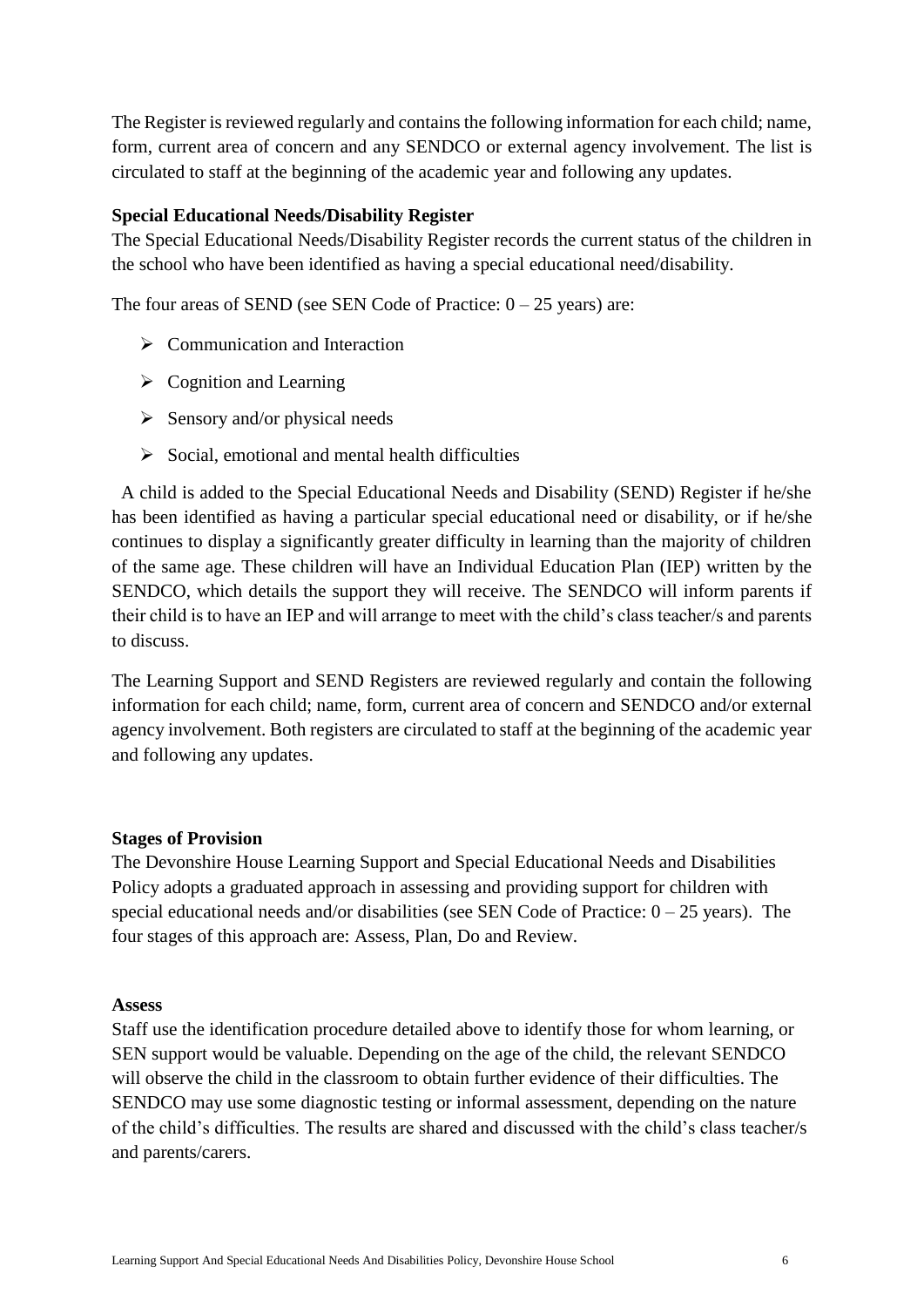### **Plan**

### a. Learning Support Register

If it is decided that the child has learning needs, which are additional to or different from that provided by the School's usual differentiated curriculum and strategies, the child will be placed on the Learning Support Register. The SENDCO will liaise with the class teacher/s to plan support and identify strategies which can be implemented in class. These may include differentiated teaching strategies, additional resources (e.g. word banks) or physical aids such as a pencil grip or sloping board. The child may be added to a small group who will work once-a-week with the SENDCO.

### b. Sen/D (Special Educational Needs/Disability) Register

If it is decided that a child needs SEN/D support, the child will be placed on the SEND Register. The SENDCO will meet with the child's class teacher/s and parents to agree the support to be put into place. The SENDCO will write an IEP for any children receiving SEN support, which outlines clear, specific targets for the children to work towards and details how the support is provided (see an example IEP in Appendix 2). A copy of this is shared with class teachers and parents.

If any outside agencies, such as speech therapists, are involved with the child, the SENDCO will try to contact these to ensure that all adults are working together to meet the needs of the child. The school will make every effort to provide the support (specialist teaching or strategies) recommended for schools in the report. Recommendations outlined in the report will be discussed with parents and class teachers and will be used to inform the child's IEP.

If the SENDCO feels it necessary to refer the child to an outside agency, this will be discussed with parents first.

# **Do**

# a. Learning Support Register

Support for those on the Learning Support Register may be in the form of small groups that are taught separately to the class, or by a Teaching Assistant providing support within the class. Sessions run by the SENDCO are tailored to the needs of the cohort, and can include Phonics, Literacy, Numeracy, motor skills, speech and language, friendship and social skills, emotional and behavioural support. Progress in these groups is recorded on a regular basis and available to share with parents/carers and class teachers.

### b. Sen/D (Special Educational Needs/Disability) Register

Support for children on the SEN/D Register is tailored to the needs of the individual child. Some children may be best supported in a group setting working with other children who have similar needs, or 1:1 support with the SENDCO may be more appropriate. The SENDCO will work on targets from the child's IEP and record progress to share with parents/carers and class teachers.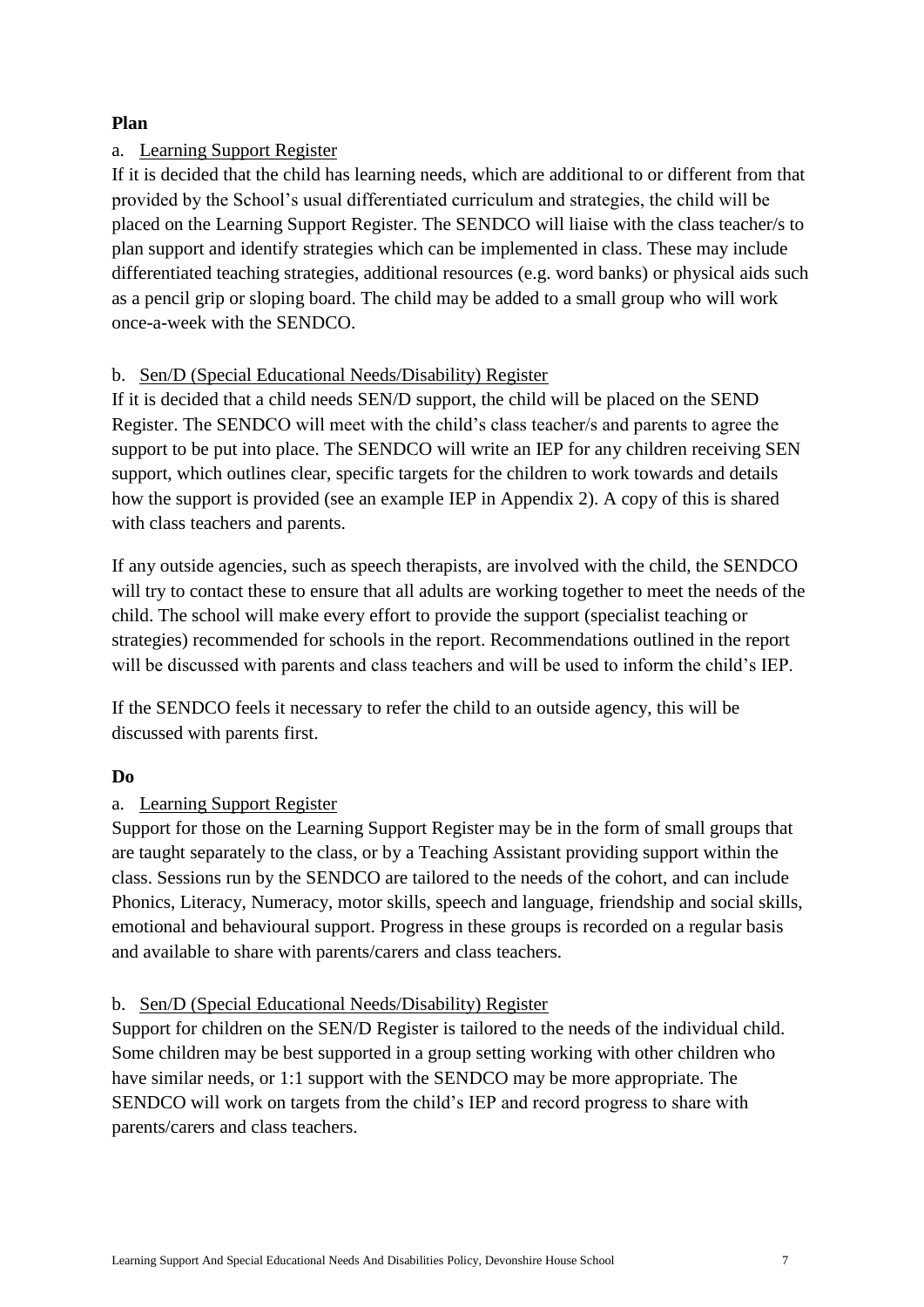### **Review**

### a. Learning Support Register

For all children on the Learning Support Register a review of provision is carried out termly in consultation with class teachers/s. Parents may arrange an appointment to see the SENDCO at parents' evening or at any other time during the academic year if more appropriate.

If, despite interventions provided, a child is unable to make adequate progress within a reasonable time frame, the child may be moved to the SEN/D (Special Educational Needs/Disability) Register. Parents/carers will be informed if any changes are made to their child's level of support.

### b. Sen/D (Special Educational Needs/Disability) Register

For all children on the SEND Register a review of the child's IEP is carried out termly in consultation with class teachers/s and parents/carers. The SENDCO will try to meet with parents/carers and review the previous IEP, or a copy of the IEP will be sent electronically for parents to review and send feedback. In the Upper School, the child may be invited to discussions. At these meetings, new targets will be set as necessary and strategies for support will be agreed upon. The IEP will contain strategies for both home and school and in the case of the Upper School, the home strategies will be child-led to encourage them to develop their independent learning and organisational skills.

If, at any point, there is enough concern either amongst staff or from the child's family to call on external help, or if it has been noted at a review that the child continues to have significant difficulties or is making insufficient progress, despite receiving additional support, then external advice will be sought. This may take the form of a recommendation to parents to arrange for a full report conducted by an educational psychologist, speech therapist or occupational therapist. It may also be necessary for the child to undergo a multidisciplinary assessment with a paediatrician. Parents/carers are usually responsible for the payment of these assessments. Parents/carers are also informed that they may visit their child's GP to request an assessment. In the Early Years, the SENDCO may contact the Camden Early Years Intervention Team to request an assessment.

#### **Education, Health and Care Plan (EHCP)**

If, at any point, there is significant concern about a child who is not making the expected progress and is performing at a level significantly below his/her peers, or has been identified as having a special educational need, an application may be made to the child's Local Authority for an Education, Health and Care Plan (previously a Statement of Special Educational Needs). Applications can be made by parents/carers, GPs, Health Visitors and school staff. Following an application, the Local Authority may carry out a statutory assessment. As a result of this assessment, the child may be placed on an EHC Plan. An EHC Plan describes children's additional needs, the support they should be provided with in school to meet those needs, and any additional resources the local authority has agreed to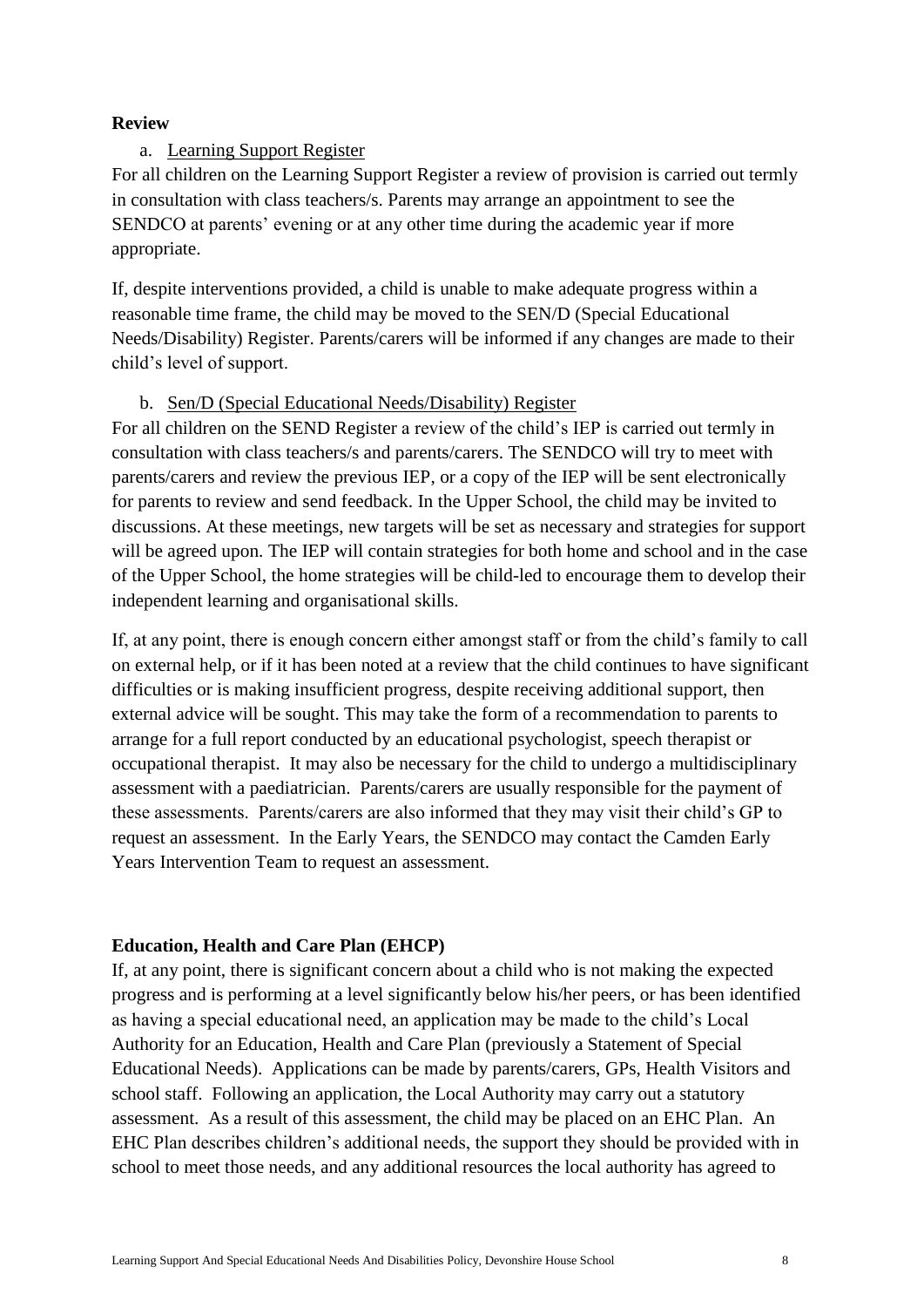provide to enable the school to put that support in place. For further information about this parents/carers should talk to the Early Years, Junior School or Upper School SENDCO or visit their local authority website and search under 'local offer'.

#### **Transition**

At the end of each academic year, the transition process is carefully planned. The SENDCO will meet with each child's new teacher/s to pass on any relevant SEND information and IEP's. Meetings will also take place between the SENDCOs to transfer information regarding children moving up to a new phase of the school. With parental permission, children who are leaving the school will have their SEND information sent on to their new school.

#### **Pupil Use of Laptops**

The school recognises that it is in some pupils' best interests to be permitted to use a laptop in school (SEE LAPTOP POLICY). This will only be granted if it is recommended by an Educational Psychologist's Assessment (EPA). The Headmistress, in conjunction with the SENDCO, will examine each case on an individual basis. Permission will be given to pupils subject to the following conditions but is unlikely to be given to pupils below Year 3.

The Deputy Head and the SENDCO will review each pupil's progress on a termly basis to ensure that the pupil is continuing to benefit from the facility. The pupil and his or her parents/carers will sign an agreement (SEE APPENDIX 1) so that the situation is clear on all sides.

#### **Provision and Resources**

By employing a range of teaching strategies, approaches and equipment, SEND pupils will be provided with a differentiated curriculum matched to their strengths and needs. A range of multi-sensory resources will be used to engage, motivate and support the different learning styles of pupils. Opportunities should be provided which recognise the pupils' strengths and enable them to build upon these or to learn in areas of need by employing these strengths. For this reason, we use a wide variety of teaching methods and groupings.

Further information on provision within specific subject areas can be found in the Departmental Handbooks. Heads of Department and subject co-ordinators should be approached for further help in providing differentiated work in subject areas.

Specific resources for SEND children are important and Heads of Department and other coordinators should consider the needs of all abilities across the key stages when purchasing new materials.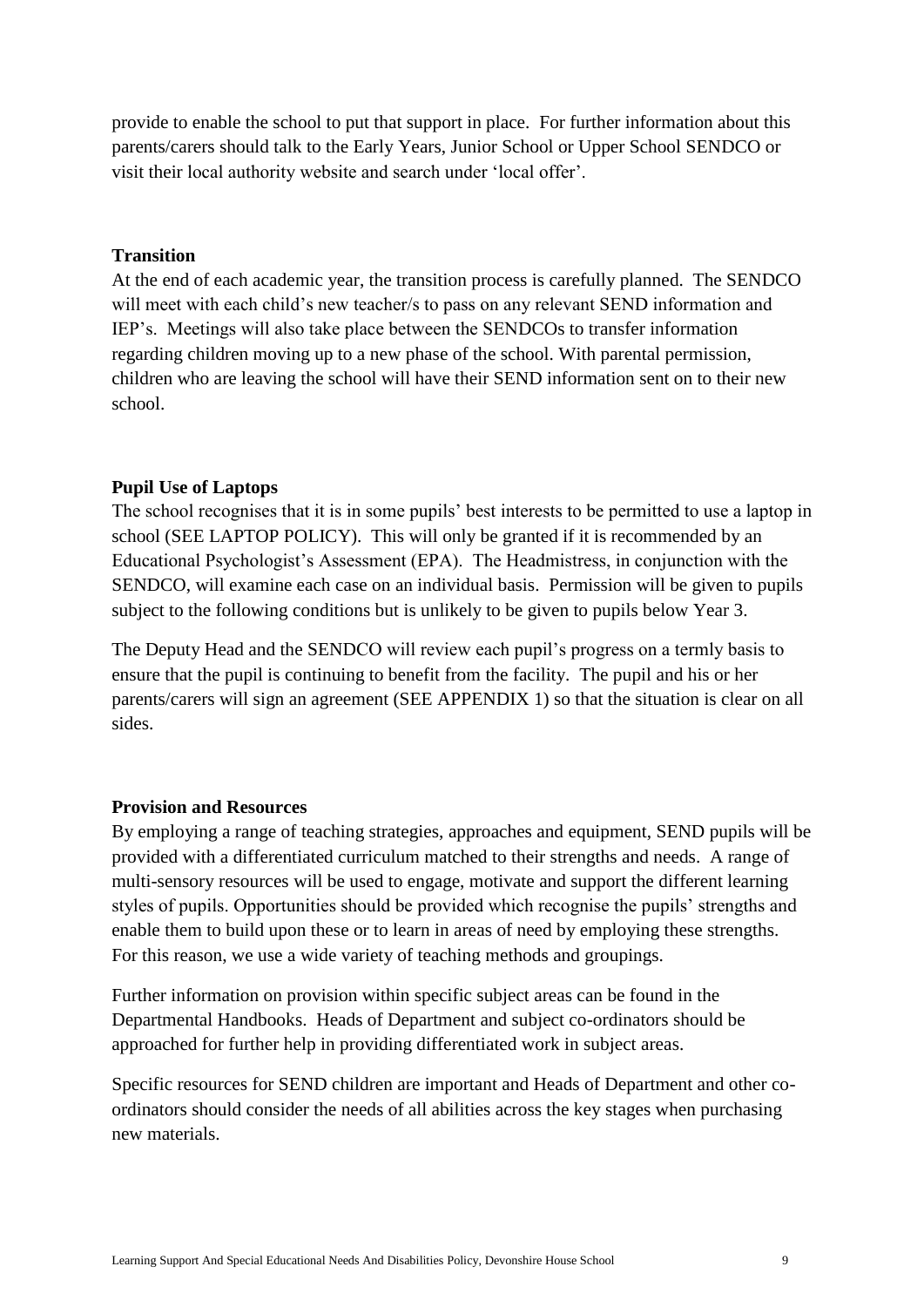### **Complaints**

Devonshire House responds to complaints in line with our general complaints' procedure.

If the parents/carers of a child with special educational needs have a complaint, they should arrange a meeting in the first instance with the appropriate SENDCO and the Deputy Head Academic (the Early Years or Junior School Deputy Head may represent the Deputy Head Academic if appropriate). If further concerns persist, a meeting should be arranged with the Headmistress.

#### **Monitoring and Evaluation of Policy and Provision**

The success of this policy will be judged by:

- $\triangleright$  The early and accurate identification of children's learning difficulties and needs
- $\triangleright$  Children achieving the targets set on IEPs that indicates that targets are specific, achievable and appropriate
- $\triangleright$  Appropriate progress of children
- $\triangleright$  Close working links with outside agencies when appropriate
- $\triangleright$  Positive involvement and feedback from children and parents/carers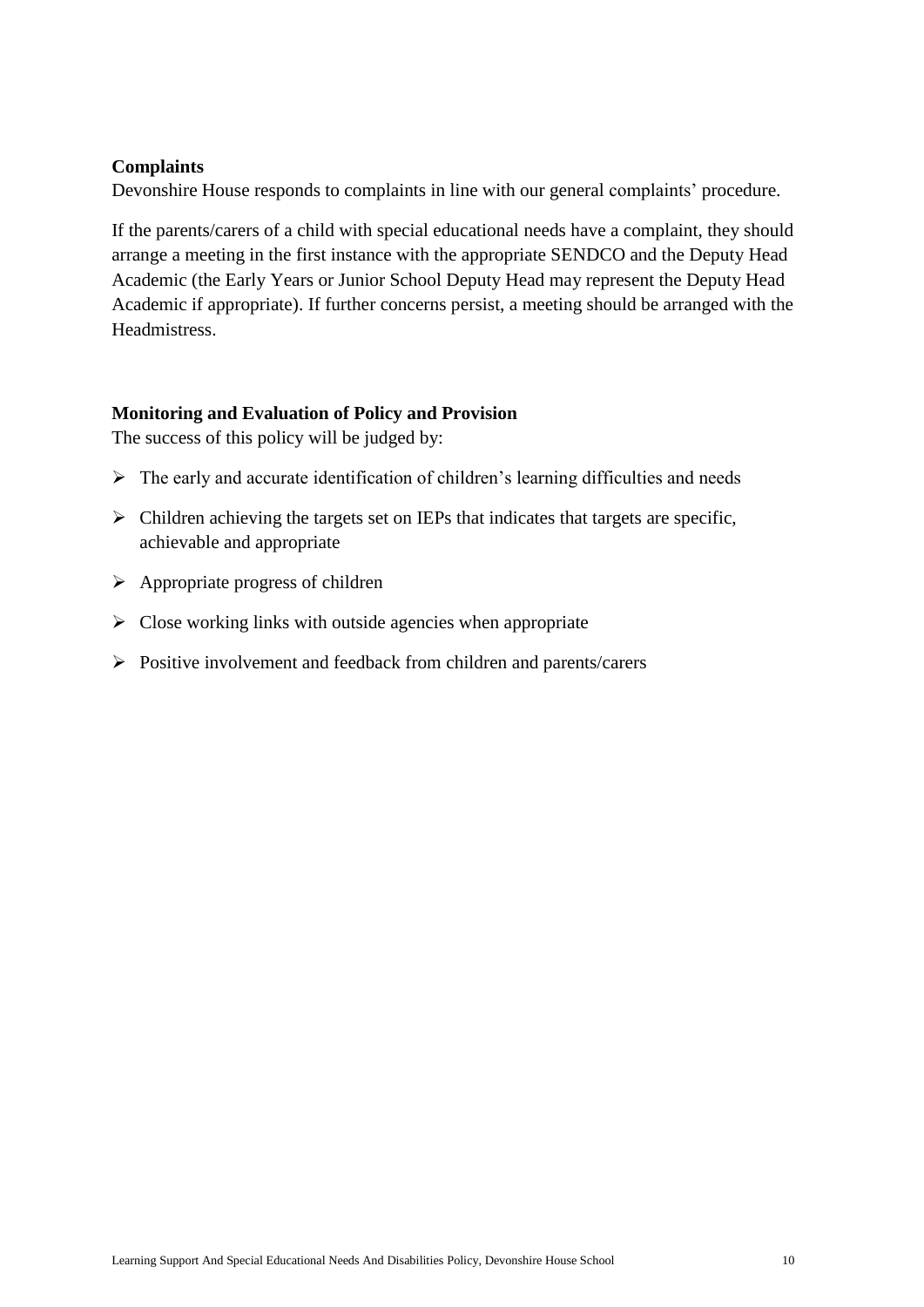

# **DEVONSHIRE HOUSE SCHOOL**

**Pupil's Use Of A Laptop Agreement**

### **APPENDIX 1: PUPIL'S USE OF A LAPTOP AGREEMENT**

The school recognises that it is in some pupils' best interests to be permitted to use a laptop in school. No pupil will be given permission to use a laptop unless a Certified Educational Psychologist states that it will, in appropriate subjects, enhance the pupil's ability to communicate his/her knowledge by reducing the amount of handwriting and enabling the pupil to edit work produced.

The Headmistress, in conjunction with the SENDCO and the Deputy Head Academic, will examine each case on an individual basis. Permission will be given to pupils subject to the following conditions but is unlikely to be given to pupils below Year 3 except in individually assessed cases.

1. The objective of using a laptop is to encourage the pupil to become an independent confident learner. While the pupil may/will need some parental home support at first this should be decreased as soon as possible.

2. The pupils must be able to type accurately at a speed of at least 20 w.p.m.

3. The pupil must be able to save, edit and print their work, and generally manage the use of their laptop, including battery charging, without assistance. The pupil must demonstrate independence, competence and discretion when working.

4. The pupil will download and/or print work in school when requested. They should also be able to upload homework to the school via Firefly where appropriate.

5. The pupil must be able to demonstrate that the spelling and grammar checks are turned off. This will ensure that teachers are able to assess the quality of work produced in terms of content and standard. 6. The pupil will present work produced on the laptop to the subject teacher in a file, clearly marked and dated (i.e. not on loose pieces of paper).

7. Handwritten work will continue to be done when appropriate, at the discretion of the class teacher, and the pupil will continue to do handwriting practise.

8. When the laptop is not being used it should be stored in the pupil's locked locker.

9. The pupil will be responsible for the safety, security and maintenance of their personal laptop and parents should insure the machine. The school takes no responsibility for the laptop. It should be taken home at the end of each day and used for homework, as appropriate.

10. Parents must ensure that the Senior School for which their child sits examinations allows the use of laptops.

11. Pupils may only bring in and use laptops with a maximum value of £500.

12. Parents must insure laptops for their use here at school and be able to provide evidence of insurance if asked.

The Deputy Head Academic and the SENDCO will review each pupil's progress on a termly basis to ensure that the pupil is continuing to benefit from the facility.

\_\_\_\_\_\_\_\_\_\_\_\_\_\_\_\_\_\_\_\_\_\_\_\_\_\_\_\_\_\_\_\_\_\_\_\_\_\_\_\_\_\_\_\_\_\_\_\_\_\_\_\_\_\_\_\_\_\_\_\_\_\_\_\_\_\_\_\_\_\_\_\_

\_\_\_\_\_\_\_\_\_\_\_\_\_\_\_\_\_\_\_\_\_\_\_\_\_\_\_\_\_\_\_\_\_\_\_\_\_\_\_\_\_\_\_\_\_\_\_\_\_\_\_\_\_\_\_\_\_\_\_\_\_\_\_\_\_\_\_\_\_\_

I have read and understand Devonshire House Prep School's policy on the Use of Laptops. I understand the above conditions and agree to abide by them.

| Pup |  |
|-----|--|

Permission is given for ....................................................... to use a laptop in school, when appropriate, at the discretion of the subject teacher.